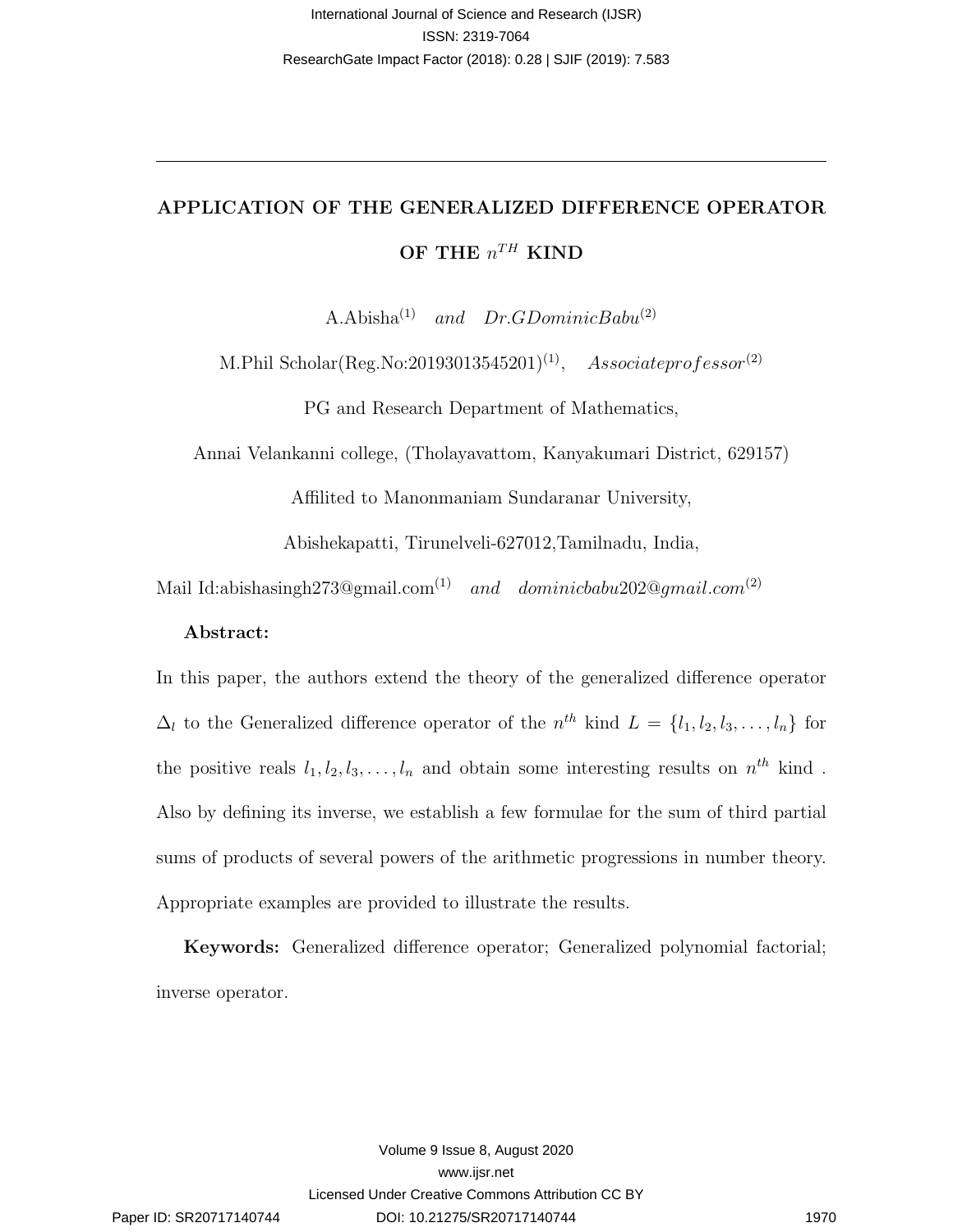## 1 Introduction

The theory of difference equations is based on the operator  $\Delta$  defined as

$$
\Delta u(k) = u(k+1) - u(k), k \in \mathbb{N} = \{0, 1, 2, \ldots\}
$$
 (1)

Even though many authors  $[1 - 3]$  have suggested the definition of the difference operator  $\Delta$  as

$$
\Delta_l u(k) = u(k+l) - u(k), l \in (0, \infty)
$$
\n<sup>(2)</sup>

no significant progress took place on this line. But,in 2006 [3] ,by taking the definition of  $\Delta$  as given in [2], the theory of difference equations was developed in a difference direction and many interesting results were obtained in number theory [4]. interaction) and Soletion 2 states and Soletions (2018)<br>
ESN 2016-706<br>
Remeabilishes input (2018, 0.26) Surf (2019, 7.86)<br>
Remeabilishes input (2019, 0.26) Surf (2019, 7.86)<br>
<br>
<br>
The theory of difference equations is base

The theory was then extended for real  $l \in (0, \infty)$  and

$$
\Delta_{-l}u(k) = u(n-l) - u(k)
$$

and based on this definition they studied the qualitative properties of a particular difference equation and no one else has handled this operator.

In this paper, we develop theory for  $\Delta_L$ , the generalized difference operator of n th kind and obtain some significant results, relations and formule in number theory.

Throughout this paper, we make use of the following assumptions:

1.  $q$  is the positive integer and l is a positive real,

2. [x] denotes the integer part of x,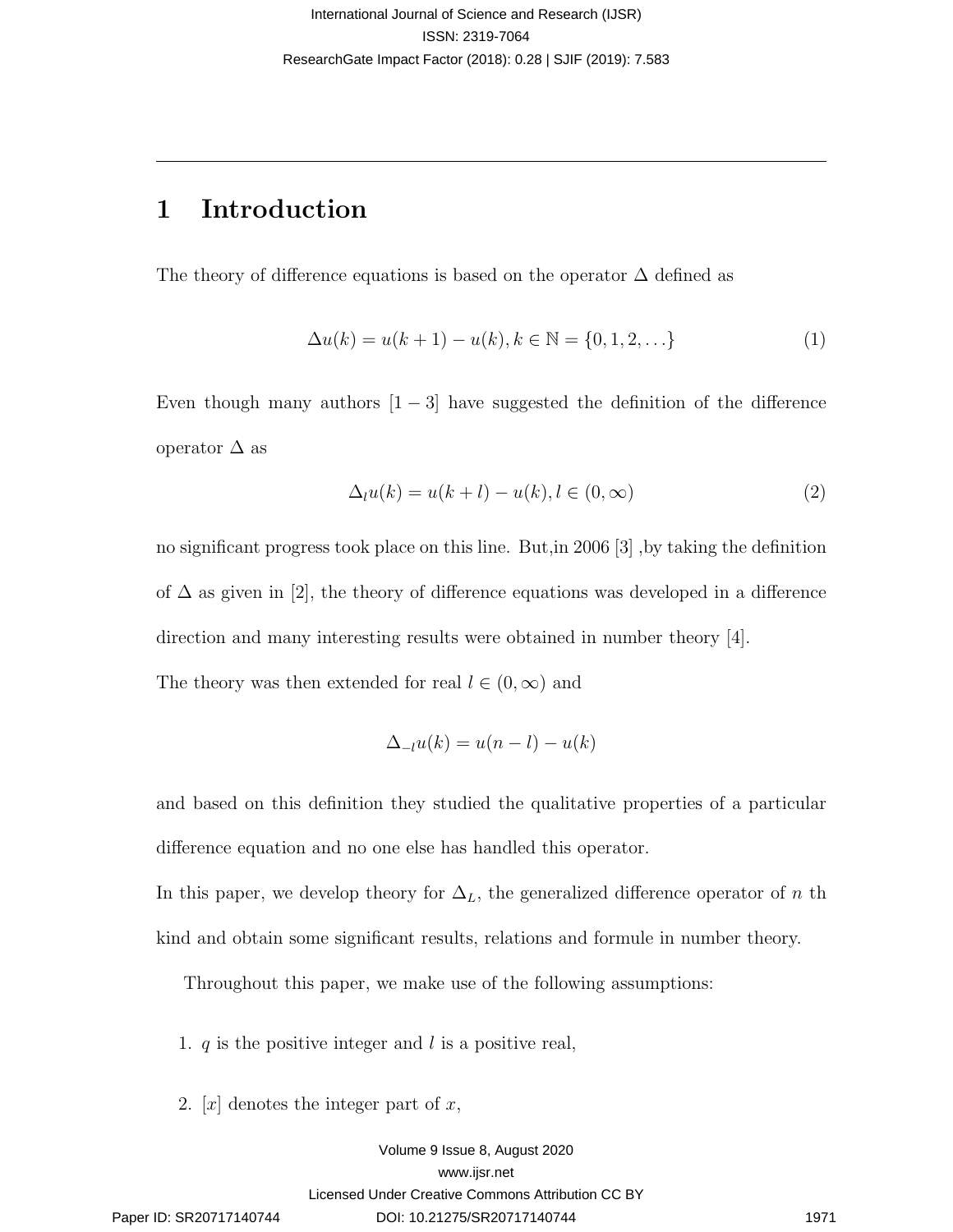- 3.  $nC_r = \frac{n!}{(n-r)!r!}$  where  $0! = 1, n! = 1, 2, \ldots, r$ ,
- 4.  $\mathbb{N} = \{0, 1, 2, \ldots\}, \mathbb{N}(a) = \{a, a + 1, \ldots\}$
- 5.  $L = (l_1, l_2, \ldots, l_n)$
- 6.  $0(L) = {\phi}$
- 7.  $1(L) = \{\{l_1\}, \{l_2\}, \ldots, \{l_n\}\}\$
- 8.  $p(L) = \{\{l_1, l_2, \ldots, l_n\}\}\$
- 9.  $\mathbb{N}_l(j) = \{j, j + l, ...\}$

10. 
$$
\wp(L) = \bigcup_{r=0}^{n} r(L)
$$
, the power set of L

## 2 Preliminaries

In this section, we present some definitions and some results on generalized difference operator and polynomial factorials, which will be useful for subsequent discussion. interational American Context and Solence and Solence and Solence and Solence 2018.<br>
Remeabilishes from (2018, 0.26) Suff (2019, 7.86)<br>
<br>  $x, y, C_x = \frac{1}{(x - x^2)x^2}$  where  $(0 - 1, x^2 - 1, 2, ..., x,$ <br>  $x, y = (0, 1, 2, ..., 1, 1)$ <br>
5.  $L$ 

### Definition 2.1

[4] If  $\{u(k)\}\,$ ,  $k \in [0,\infty)$  be a real or complex valued function. Then for  $l \in$  $(0, \infty)$ , the generalized difference operator  $\Delta_l$  on  $u(k)$  is defined as

$$
\Delta_l u(k) = u(k+l) - u(k) \tag{3}
$$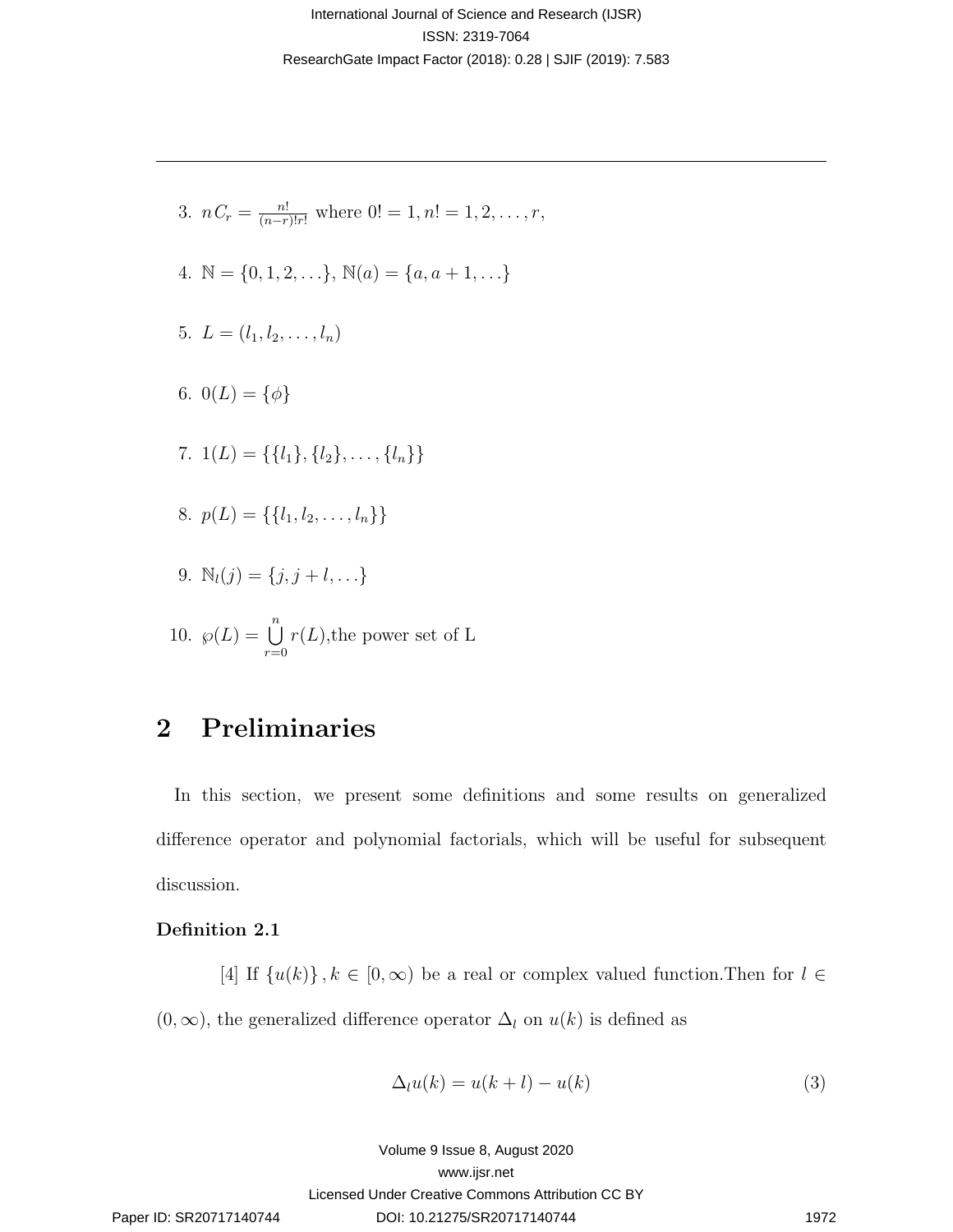#### Definition 2.2

The generalized difference operator of the nth kind for the function  $u(k)$ ,  $k \in$  $[0, \infty)$ , denoted by  $\Delta_L$ , is defined as

$$
\Delta_L u(k) = \sum_{r=0}^n (-1)^{n-r} \left\{ \sum_{A \in \wp = \bigcup r(L)} u\left(k + \sum_{l \in A} l\right) \right\} \tag{4}
$$

#### Definition 2.3

[5] Let *n* be a positive integer and  $l \in (0,\infty)$  Then generalized positive polynomial factorial for k is defined as

$$
k_{l}^{n} = k(k - l)(k - 2l) \dots (k - (n - 1)l)
$$
\n(5)

When  $l = 1, k_1^n = k (k - 1) (k - 2) \dots (k - (n - 1)) = k^{(n)}$ 

### Definition 2.4

If  $l \in 0$ ,  $\infty$  and  $n \in \mathbb{N}(1)$ , then the inverse operator is such an operator  $\Delta_l^{-1}$ 

that if

$$
\Delta_l(z(k)) = u(k), then z(k) = \Delta_l^{(-1)}(u(k)) + a_j
$$
\n(6)

where  $a_j$  is constant.

#### Definition 2.5

[8] The inverse of the generalized difference operator denoted by  $\Delta_L^{-1}$  on  $u(k)$ is defined as, if  $\Delta_L v(k) = u(k)$ , then

International Journal of Science and Research (JJSR)

\nResearchCase Image

\nResearchGate Impact Factor (2018): 0.28 [ SUF (2019): 7.583

\nResearchGate Impact Factor (2018): 0.28 [ SUF (2019): 7.583

\nDefinition 2.2

\nThe generalized difference operator of the *n*th kind for the function 
$$
u(k)
$$
,  $k \in [0, \infty)$ , denoted by  $\Delta_L$ , is defined as

\n
$$
\Delta_L u(k) = \sum_{r=0}^n (-1)^{n-r} \left\{ \sum_{A \in p = \bigcup_{r} C_{B}} u\left(k + \sum_{l \in A} l \right) \right\}
$$
\nDefinition 2.3

\n[5] Let  $n$  be a positive integer and  $l \in (0, \infty)$  Then generalized positive polynomial factorial for  $k$  is defined as

\n
$$
k_i^n = k(k-1)(k-21) \dots (k - (n-1)1) \qquad (5)
$$
\nWhen  $l = 1$ ,  $k_1^n = k(k-1)(k-2) \dots (k - (n-1)) = k^{(n)}$ 

\nDefinition 2.4

\nIf  $l \in 0$ ,  $\infty$  and  $n \in \mathbb{N}(1)$ , then the inverse operator is such an operator  $\Delta_l^{-1}$ 

\nthat if

\n
$$
\Delta_l(z(k)) = u(k), \text{then } z(k) = \Delta_l^{(-1)}(u(k)) + a_j \qquad (6)
$$
\nwhere  $a_j$  is constant.

\nDefinition 2.5

\n[8] The inverse of the generalized difference operator denoted by  $\Delta_L^{-1}$  on  $u(k)$ 

\nis defined as, if  $\Delta_L v(k) = u(k)$ , then

\n
$$
\Delta_L^{-1} u(k) + a_{(n-1)j} \left( \frac{k_i^{(n-1)}}{(n-1)l^{(n-1)}} \right) + a_{(n-2)j} \left( \frac{k_i^{(n-2)}}{(n-2)l^{(n-2)}} \right) + \dots + a_{1j} \left( \frac{k_i^{(1)}}{l} \right) + a_{0j},
$$
\nVolumes (S) Show

\nSuppose A, August 2020

\nEaves of A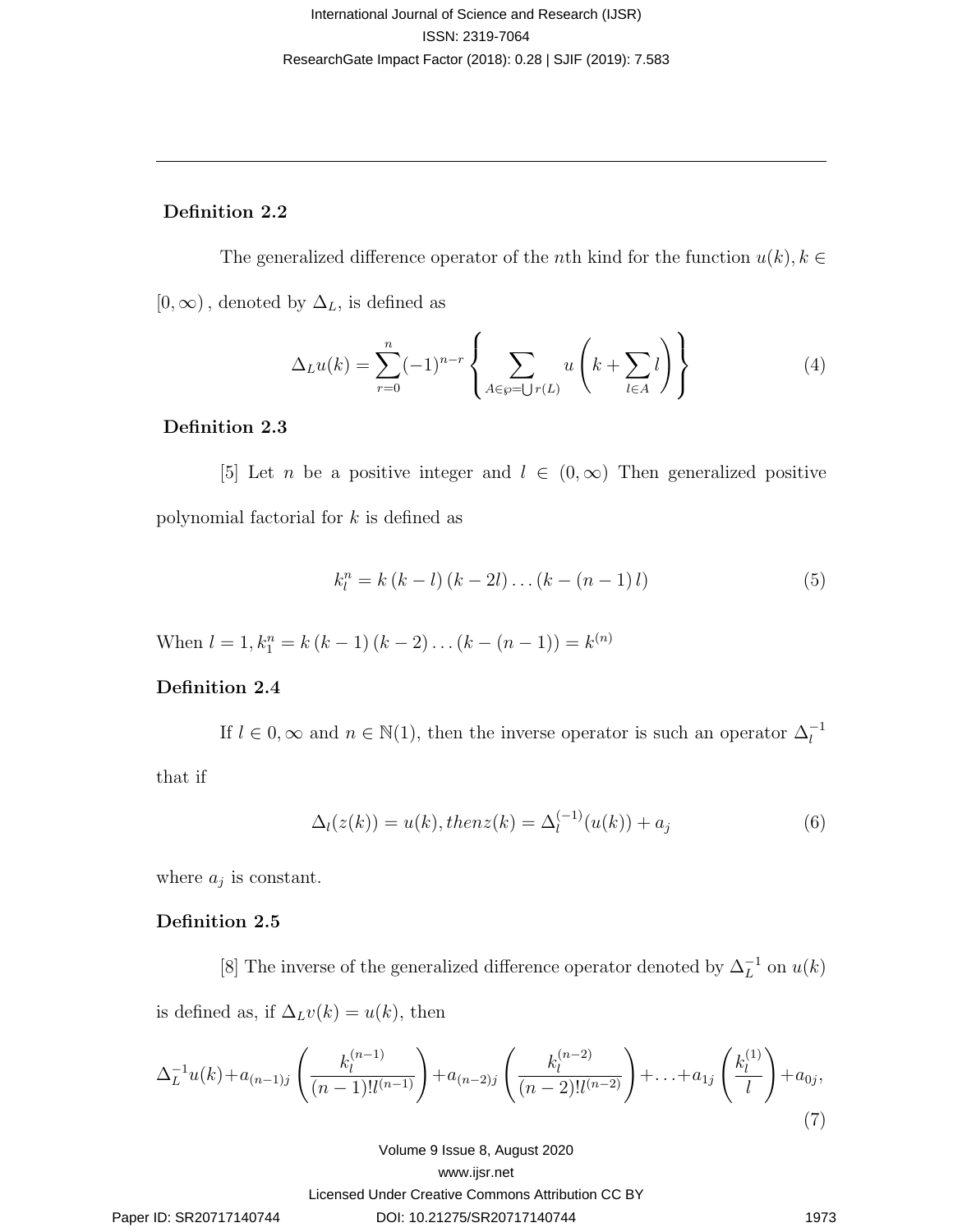where  $a_j$  is a constant.

#### Remark 2.4

[8] For  $n \in N(1)$ , if  $s_i^n$  and  $S_i^n$  are the striling numbers of the first and second kinds respectively, then

$$
(k)_l^{(n)} = \sum_{r=1}^n s_r^n(l)^{n-r} k^r; k^n = \sum_{r=1}^n s_r^n(l)^{n-r} (k)_l^{(n)}
$$
(8)

## 3 Main results

In this section, we derive the formula for the sum of general partial sums of products of several powers of consecutive terms of an arithmetic progression.

#### Theorem 3.1

lateralional of Science and Research (JJSR)  
\n1SSN- 2319-7064  
\nResearchGate Impact Factor (2018): 0.28 [ SJIF (2019): 7.583  
\n  
\nwhere 
$$
a_j
$$
 is a constant.  
\nRemark 2.4  
\n[8] For  $n \in N(1)$ , if  $s_i^n$  and  $S_i^n$  are the striking numbers of the first and second kinds  
\nrespectively, then  
\n
$$
(k)_l^{(n)} = \sum_{r=1}^n s_r^n(t)^{n-r}k^r; k^n = \sum_{r=1}^n s_r^n(t)^{n-r}(k)_l^{(n)}
$$
\n(8)  
\n**3** Main results  
\nIn this section, we derive the formula for the sum of general partial sums of  
\nproducts of several powers of consecutive terms of an arithmetic progression.  
\n**Theorem 3.1**  
\nIf  $p \in N(2), l \in (0, \infty)$  and  $k \in (pl, \infty)$ , then  
\n
$$
\frac{\Delta_1^{[l_1]}_{l_1, \ldots, l} d(k) = \sum_{r_p=2}^{n} \sum_{r_p=1}^{r-1} \ldots \sum_{r_p=0}^{r} u(k-r_pI-r_{p-1}I-\ldots-r_1I)}{u_{r-p}I} + a_{0j-1} \left(\frac{k_j^{(11)}}{(p-1)!l^{(p-1)}}\right) + a_{0j-2} \left(\frac{k_j^{(p-2)}}{(p-2)!l^{(p-2)}}\right) + \ldots + a_{1j} \left(\frac{k_i^{(11)}}{l}\right) + a_{0j}, (9)
$$
\nwhere  $r_p^* = \left[\frac{k}{l}\right], r_{p-i}^* = r_{p-(i-1)}^* - r_{p-(i-1)}$ , for  $i = 1, 2, ..., p-1$  and  $\alpha_{0j}, c_{1j}, ..., c_{(p-1)j}$   
\nare constants for all  $k \in N_i(j), j = k - \left[\frac{k}{l}\right]$   $l$  and when  $p = 1$ ,  
\n
$$
\Delta_i^{-1}u(k) = \sum_{r=1}^{\infty} \left[\frac{k}{l}\right]u(k - rI) + a_{0j}.
$$
\nVolume 8 Isue 8, August 2020  
\n**Range ID: SR20717140744** 1974

where  $r_p^* =$  $\lceil k \rceil$ l  $\Bigg], r_{p-i}^* = r_{p-(i-1)}^* - r_{p-(i-1)}$ , for  $i = 1, 2, \ldots, p-1$  and  $c_{0j}, c_{1j}, \ldots, c_{(p-1)j}$ are constants for all  $k \in \mathbb{N}_l(j)$ ,  $j = k - \left\lceil \frac{k}{l} \right\rceil$ l 1 l and when  $p=1$ ,

$$
\Delta_l^{-1}u(k) = \sum_{r=1}^{\infty} \left[\frac{k}{l}\right]u(k-rl) + a_{0j}.
$$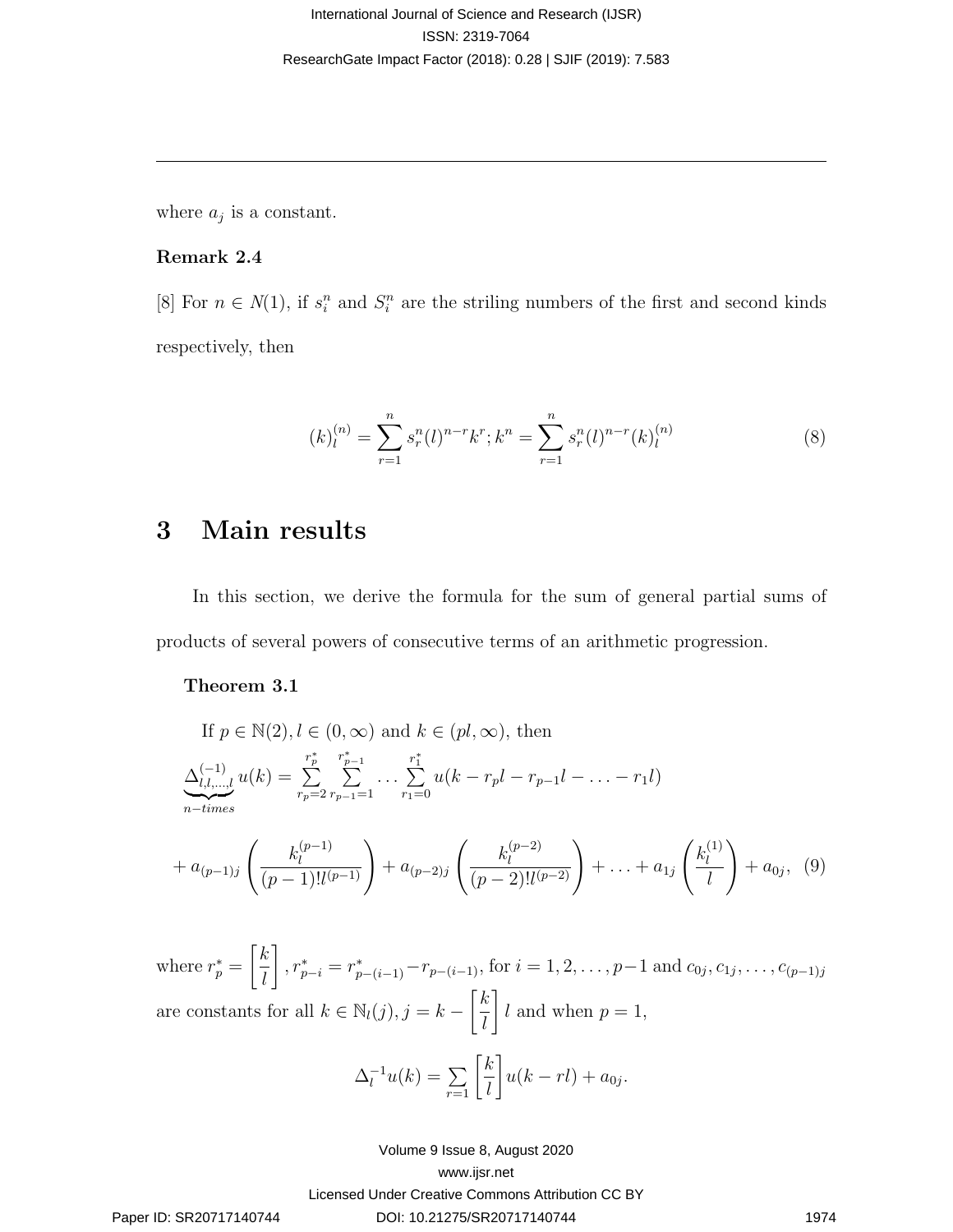### Proof.

Since

$$
\Delta_l\left\{\sum_{r=1}^{k} u(k-rl)\right\} = \sum_{r=1}^{k-1} u(k+l-rl) - \sum_{r=1}^{k-1} u(k-rl) = u(k),
$$

by definition 2.4, we obtain

$$
\left[\frac{k}{l}\right]
$$
  

$$
\sum_{r=1}^{k} u(k - rl) = \Delta_l^{-1} u(k) + a_{0j}.
$$
 (10)

Since  $\Delta_{l,l}^{-1} = \Delta_l^{-1} \left( \Delta_l^{-1} \right)$  $\binom{-1}{l}$ , by taking  $\Delta_l^{-1}$  on both sides of (9) and again applying (9), we get

$$
\begin{bmatrix} k \\ \overline{l} \end{bmatrix} \begin{bmatrix} k \\ \overline{l} \end{bmatrix}^{-r_2} \sum_{r_1=0} u(k - r_2l - r_1l) + \frac{k}{l} a_{1j} + a_{0j} = \Delta_{l,l}^{-1} u(k).
$$

Proceeding like this way and using the relation  $\Delta_{l,l,l...,l} = \Delta_l \Delta_l \ldots \Delta_l$ , we get

International Journal of Science and Research (JJSR)

\n**Research Gate** Image

\n**ResearchGate** Image

\n**ResearchGate** Image

\n**Proof.**

\nSince

\n
$$
\Delta_i \left\{ \begin{aligned}\n\frac{k}{l} \\
\frac{k}{r-1} \\
\frac{k}{r-1}\n\end{aligned}\right\} = \sum_{r=1}^{\left[\frac{k}{l}\right]+1} u(k + l - r l) - \sum_{r=1}^{\left[\frac{k}{l}\right]} u(k + l - r l) = u(k),
$$
\nby definition 2.4, we obtain

\n
$$
\begin{aligned}\n\frac{\left[\frac{k}{l}\right]}{\sum_{r=1}^{l} u(k + l - r l) - \sum_{r=1}^{\left[\frac{k}{l}\right]} u(k + r l) = u(k), \\
\frac{\left[\frac{k}{l}\right]}{\sum_{r=1}^{l} u(k + r l) - \Delta_i^{-1} u(k) + a_0,\n\end{aligned}
$$
\n(10)

\nSince  $\Delta_{i,l}^{-1} = \Delta_i^{-1} (\Delta_i^{-1})$ , by taking  $\Delta_i^{-1}$  on both sides of (9) and again applying (9), we get

\n
$$
\begin{aligned}\n\frac{k}{l} \left\{ \begin{aligned}\n\frac{k}{l}\n\end{aligned}\right\} - v_k \\
\frac{\Delta_{i,l}}{\sum_{r=2}^{l} \sum_{r=0}^{r} u(k - r_l l) + \frac{k}{l} a_{1j} + a_{0j} = \Delta_{i,l}^{-1} u(k). \\
\text{Proceeding like this way and using the relation  $\Delta_{i,l...l} = \Delta_i \Delta_i \dots \Delta_l$ , we get\n
$$
\Delta_{i,l...l}^{(-1)} u(k) = \sum_{r=0}^{\left[\frac{k}{l} - \sum_{r=0}^{\left[\frac{k}{l} - \sum_{r=0}^{\left[\frac{k}{l} - \sum_{r=0}^{\left[\frac{k}{l} - \sum_{r=0}^{\left[\frac{k}{l} - \sum_{r=0}^{\left[\frac{k}{l} - \sum_{r=0}^{\left[\frac{k}{l} - \sum_{r=0}^{\left[\frac{k}{l} - \sum_{r=0}^{\left[\frac{k}{l} - \sum_{r=0}^{\left[\frac{k}{l} - \sum_{r=0}^{\left[\frac{k}{l} - \sum_{
$$
$$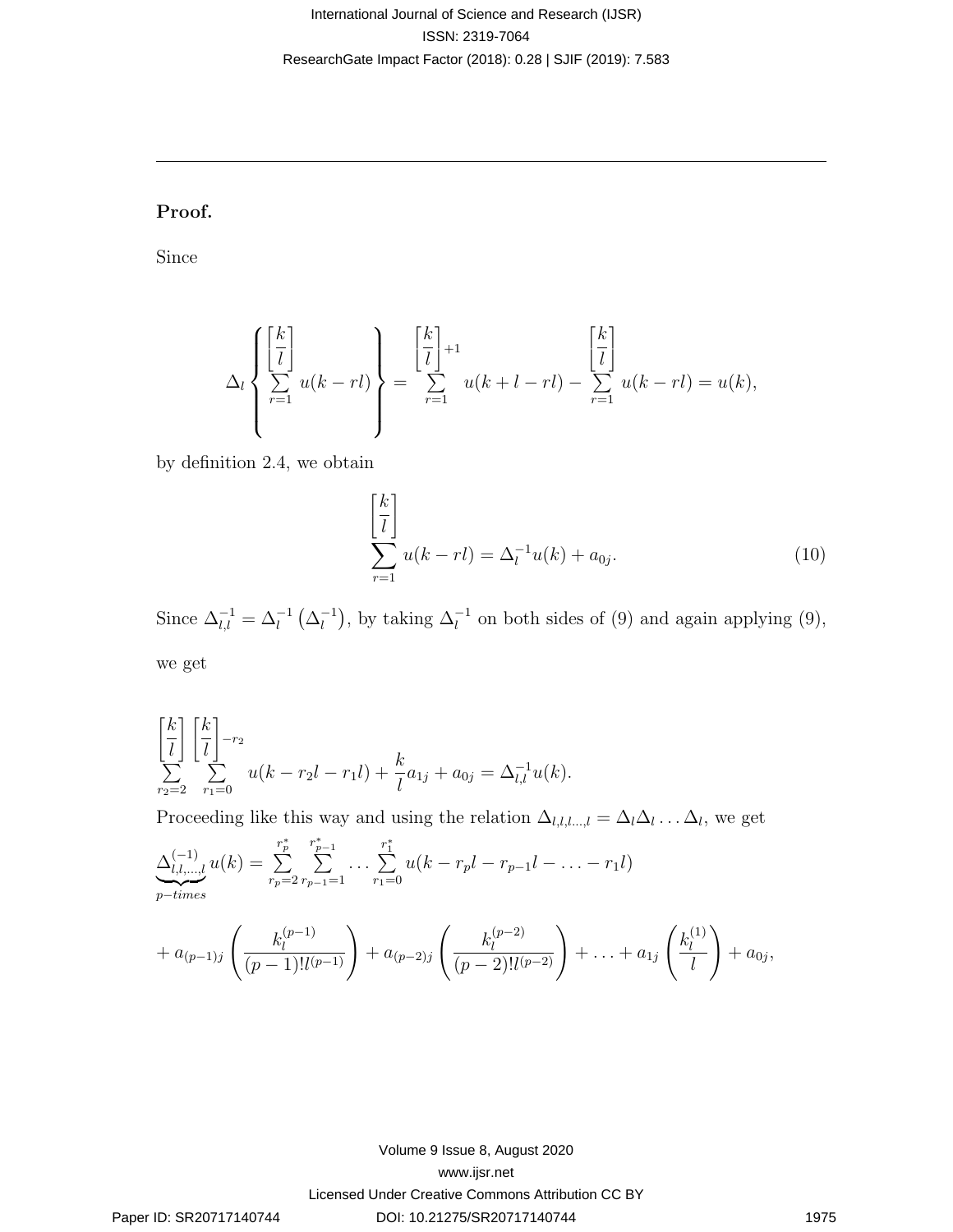#### Lemma 3.2

If p, q are positive integers, l is a real and  $p > ql$ , then

$$
(k - (p - 1)l)^q - (p - 1)(k - (p - 2)l)^q + \dots + (-1)^{p-1}k^q = \frac{1}{p} \sum_{r=1}^q S_r^q l^{q-r} k_{l, l, \dots, l}^{(r)}
$$

$$
\Delta_{\underbrace{\bigcup_{p \text{ - times}}^{(1)} I, \dots, l}_{p \text{ - times}}}^{(kq+2p-1)} k_{l, l, \dots, l}^{(q+2p-1)}
$$

$$
\Delta_{\underbrace{\bigcup_{p \text{ - times}}^{(1)} I, \dots, l}_{p \text{ - times}}}^{(kq+2p-1)(q+2) \dots (q+2p-1)l^{2p-1}} + a_{(p-1)j} \left( \frac{k_l^{(p-1)}}{(p-1)! l^{(p-1)}} \right)
$$

$$
+ a_{(p-2)j} \left( \frac{k_l^{(p-2)}}{(p-2)! l^{(p-2)}} \right) + \ldots + a_{1j} \left( \frac{k_l^{(1)}}{l} \right) + a_{0j}, \tag{11}
$$

$$
k_l^{(q)} = \frac{1}{p} \sum_{r=1}^q S_r^q l^{q-r} \Delta_{\underbrace{l, l, \dots, l}_{(p-1)-times}}^{(-1)} k_{\underbrace{l, l, \dots, l}_{p-times}}^{(r)}
$$
(12)

#### Theorem 3.3

If p, q are positive integers, l is a real and  $p > ql$ , then

lateralional of Science and Research (JJSR)  
\n189N: 2319-7064  
\nResearchGate Impact Factor (2018): 0.28 [ SJIF (2019): 7.583  
\n  
\n**Lemma 3.2**  
\nIf p, q are positive integers, l is a real and 
$$
p > ql
$$
, then  
\n
$$
(k - (p - 1)l)^q - (p - 1)(k - (p - 2)l)^q + ... + (-1)^{p-1}k^q = \frac{1}{p} \sum_{r=1}^q S_2^n l^{q-r} k_{l,1,\ldots,l}^{(r)} +
$$
\n
$$
\Delta_{\underbrace{\begin{matrix}\lambda_1^{(q-1)}\right)}_{r=r\text{times}}^{(r-1)}}}^{\lambda_1^{(q+4p-1)}} \Delta_{\underbrace{\begin{matrix}\lambda_1^{(q-4p-1)}\right)}_{r=r\text{times}}^{(r-1)}}}^{\lambda_1^{(q+4p-1)}} \Delta_{\underbrace{\begin{matrix}\lambda_1^{(q-4p-1)}\right)}_{r=r\text{times}}^{(r-1)}}}^{\lambda_1^{(q+4p-1)}} \Delta_{\underbrace{\begin{matrix}\lambda_1^{(q-1)}\right)}_{r=r\text{times}}^{(r-1)}}}^{\lambda_1^{(q+4p-1)}} \Delta_{\underbrace{\begin{matrix}\lambda_1^{(q-1)}\right)}_{r=r\text{times}}^{(r-1)}}}^{\lambda_1^{(q+4p-1)}} \Delta_{\underbrace{\begin{matrix}\lambda_1^{(q-1)}\right)}_{r=r\text{times}}^{(r-1)}}}^{\lambda_1^{(q+4p-1)}} \Delta_{\underbrace{\begin{matrix}\lambda_1^{(q)}\right)}_{r=r\text{times}}^{(r-1)}}}^{\lambda_1^{(q+4p-1)}} \Delta_{\underbrace{\begin{matrix}\lambda_1^{(q)}\right)}_{r=r\text{times}}^{(r-1)}}}^{\lambda_1^{(q+4p-1)}} \Delta_{\underbrace{\begin{matrix}\lambda_1^{(q)}\right)}_{r=r\text{times}}^{(r-1)}}}^{\lambda_1^{(q+1)}} \Delta_{\underbrace{\begin{matrix}\lambda_1^{(q)}\right)}_{r=r\text{times}}^{(r-1)}}}^{\lambda_1^{(q+2p-1)}} \Delta_{\underbrace{\begin{matrix}\lambda_1^{(q)}\right)}_{r=r\text{times}}^{(r-1)}}}^{\lambda_1^{
$$

where  $a_{ij}$ 's are obtained by solving p equations by putting  $k = (m + a)l + j$  for  $a = p - 1, p, p + 1, \ldots, 2p - 2.$ 

Proof: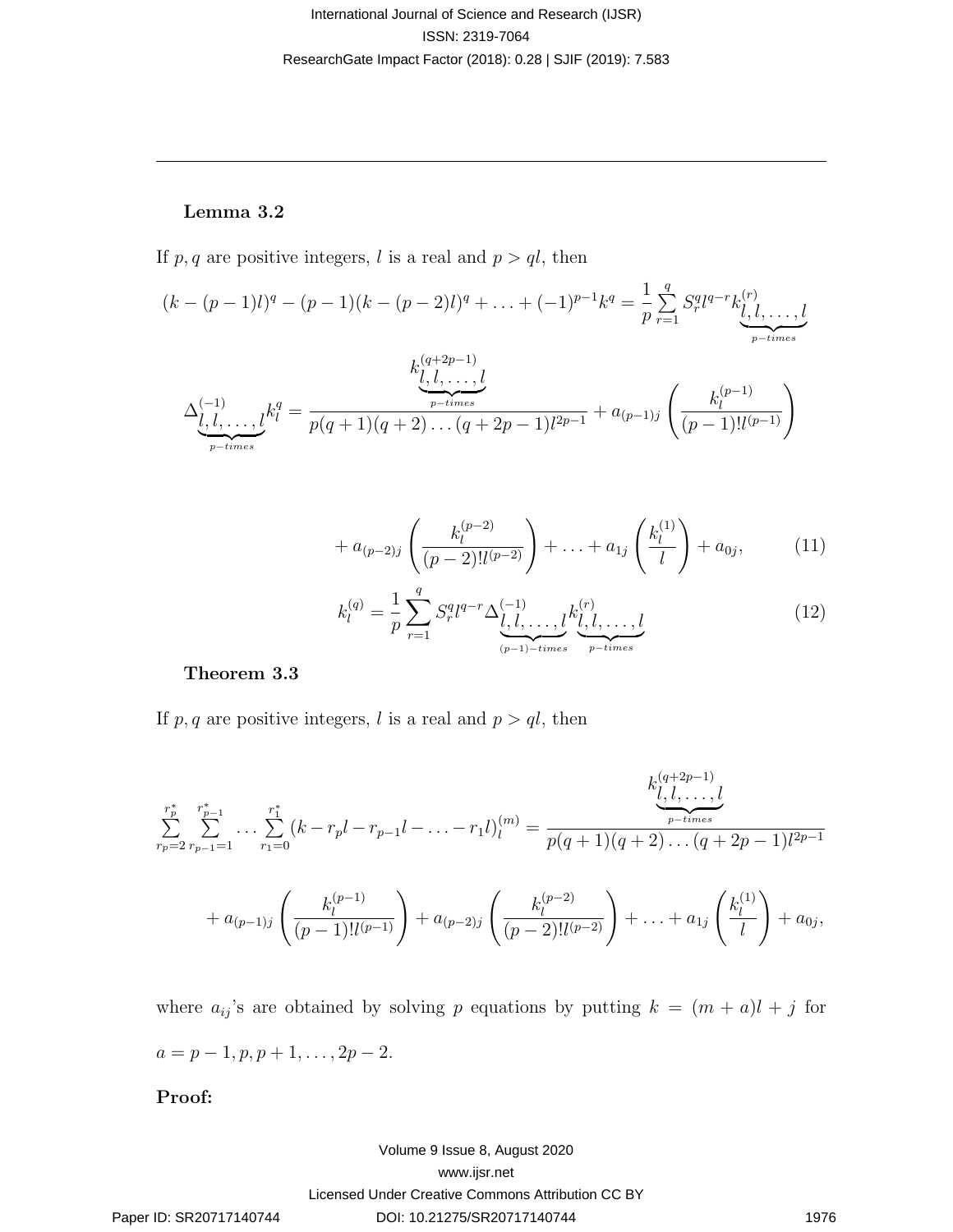The following theorem gives the formula for the sum of  $(n-1)$  times partial sums (ie., partial sums of partial sums of partial sums of  $(y-1)-times$  $(p-1)-times$ ) for products of  $x_i^{th}$ ,

 $(i = 1, 2, \ldots, q)$  powers of q- consecutive terms  $k^{x_1}(k-l)^{x_2}\ldots (k-(q-1)l)^{x_q}$  of an arithmetic progression  $k, k - l, \ldots, j$ , where  $j = k \lceil k \rceil$ l 1 l.

#### Theorem 3.4

Let  $S_r^t$  be the strilings number of the second kind,  $x_1, x_2, \ldots, x_q$  are positive integers and  $k \in [X_q l + j, \infty)$ , where  $X_q$ . Then,

lateralional of Science and Research (JJSR)  
\n1SSN- 2319-7064  
\nResearchGate Impact Factor (2018): 0.28 [ SJIF (2019): 7.583  
\n  
\nTime following theorem gives the formula for the sum of 
$$
(n-1)
$$
 times partial  
\nsums (ie., partial sums of partial sums of partial sums of) for products of  $x_i^{th}$ ,  
\n $(i = 1, 2, ..., q)$  powers of  $q$ - consecutive terms  $k^{sn}(k - i)^{rs}$ ,  $(k - (q - 1)l)^{s_q}$  of an  
\narithmetic progression  $k, k - l, ..., j$ , where  $j = k - \left[\frac{k}{l}\right]l$ .  
\n  
\n**Theorem 3.4**  
\nLet  $S_i^t$  be the striking number of the second kind,  $x_1, x_2, ..., x_q$  are positive  
\nintegers and  $k \in [X_q l + j, \infty)$ , where  $X_q$ . Then,  
\n
$$
\sum_{r_p=2}^{r} \sum_{r_{p-1}=1}^{r} ... \sum_{r_{p=1}}^{r_1} \left[ \prod_{i=1}^{m} (k - r_p l - r_{p-1} l - ... - r_1 l)^{(st)}_i \right]
$$
\n
$$
= \sum_{r_1=0}^{2s} \sum_{r_2=1}^{3s} ... \sum_{r_{q-1}=1}^{s_q} \sum_{r_1=1}^{s_q} {x_2 \choose r_1} {x_3 \choose r_2} ... {x_4 \choose r_{n-1}} (-1)^{r_1} (-2)^{r_2} ...
$$
\n
$$
\times (- (m-1))^{i_{m-1}} S_n^{e_m-2} \cdots {x_1} {x_1 \choose r} \left(\sum_{i=1}^{k_1^{(p-1)}} \right) + a_{(p-1)j} \left(\frac{k_1^{(p-1)}}{(p-1)!(p-1)}\right)
$$
\n
$$
+ a_{(p-2)j} \left(\frac{k_2^{(p-2)}}{(p-2)!(p-2)}\right) + ... + a_{1j} \left(\frac{k_1^{(1)}}{l}\right) + a_{0j}
$$
\nwhere  $\sum i_s = i_1 + i_2 + ...$ ,  $i_{q-1}$  and the constants  $c_{(n-1)j}, c_{(n-2)j}, ..., c_{0$ 

$$
+ a_{(p-2)j} \left( \frac{k_l^{(p-2)}}{(p-2)! l^{(p-2)}} \right) + \ldots + a_{1j} \left( \frac{k_l^{(1)}}{l} \right) + a_{0j} \tag{13}
$$

where  $\sum i_s = i_1 + i_2 + \ldots, i_{q-1}$  and the constants  $c_{(n-1)j}, c_{(n-2)j}, \ldots, c_0j$  are given by solving the *n* equations obtained by putting  $k = (p_m + a)l + j$  for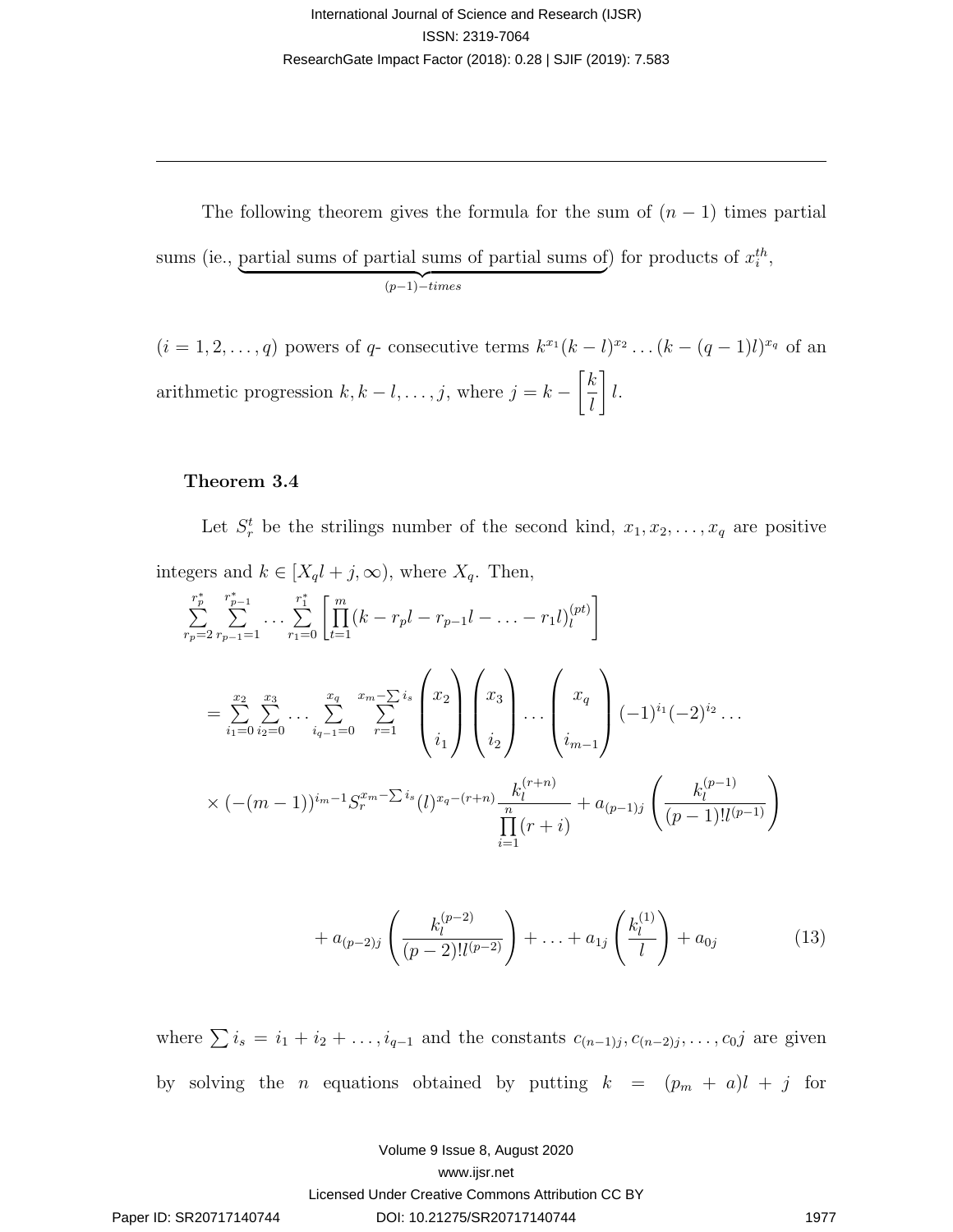$a = n - 1, n, n + 1, \ldots, 2n - 2$ 

#### Proof:

From the binomial Theorem and (9), we find

k <sup>x</sup><sup>1</sup> (k − l) x2 . . . ,(k − (m − 1)l) x<sup>m</sup> = Px2 i1=0 Px3 i2=0 . . . <sup>P</sup><sup>x</sup><sup>q</sup> iq−1=0 xm− P P is r=1 x2 i1 x3 i2 . . . xq im−<sup>1</sup> × (−1)<sup>i</sup><sup>1</sup> (−2)<sup>i</sup><sup>2</sup> . . .(−(m − 1))<sup>i</sup>m−<sup>1</sup>S xm− Pi<sup>s</sup> r (l) <sup>x</sup>q−<sup>r</sup> − k (r) l . (14) Paper ID: SR20717140744 DOI: 10.21275/SR20717140744 1978 International Journal of Science and Research (IJSR) Licensed Under Creative Commons Attribution CC BY ISSN: 2319-7064 www.ijsr.net ResearchGate Impact Factor (2018): 0.28 | SJIF (2019): 7.583 Volume 9 Issue 8, August 2020

Now, applying the inverse operator of the nth kind and making the substitution  $k = (P_m + a)l + j$  for  $a = n - 1, n, n + 1, ..., 2n - 2$  in (15), we obtain the required result.

The following corollary shows the formula for the sum of partial sums for products of the  $p_i^{th}$  powers of  $m$  - consecutive terms  $k^{x_1}(k-l)^{x_2}\dots,(k-(m-1)l)^{x^m}$ of the arithmetic progression  $k, k - l, \ldots, j$ , where  $j = k \lceil k \rceil$ l 1 l.

#### Corollary 3.5

If 
$$
P_m
$$
,  $\sum i_s$ ,  $S_r^n$ , k and l are as in Theorem 3.4, then  
\n
$$
\begin{bmatrix} k \\ \overline{l} \end{bmatrix} \begin{bmatrix} k \\ \overline{l} \end{bmatrix}^{-r_2} - \sum_{r_1=0}^m \sum_{l=1}^m (k - r_2l - r_1l - (t - 1)l)^{pt} \end{bmatrix}
$$
\n
$$
= \sum_{i_1=0}^{x_2} \sum_{i_2=0}^{x_3} \cdots \sum_{i_{q-1}=0}^{x_q} \sum_{r=1}^{x_m - \sum_{r=1}^{x_q} {x_2 \choose i_1} {x_3 \choose i_2} \cdots {x_q \choose i_{m-1}}
$$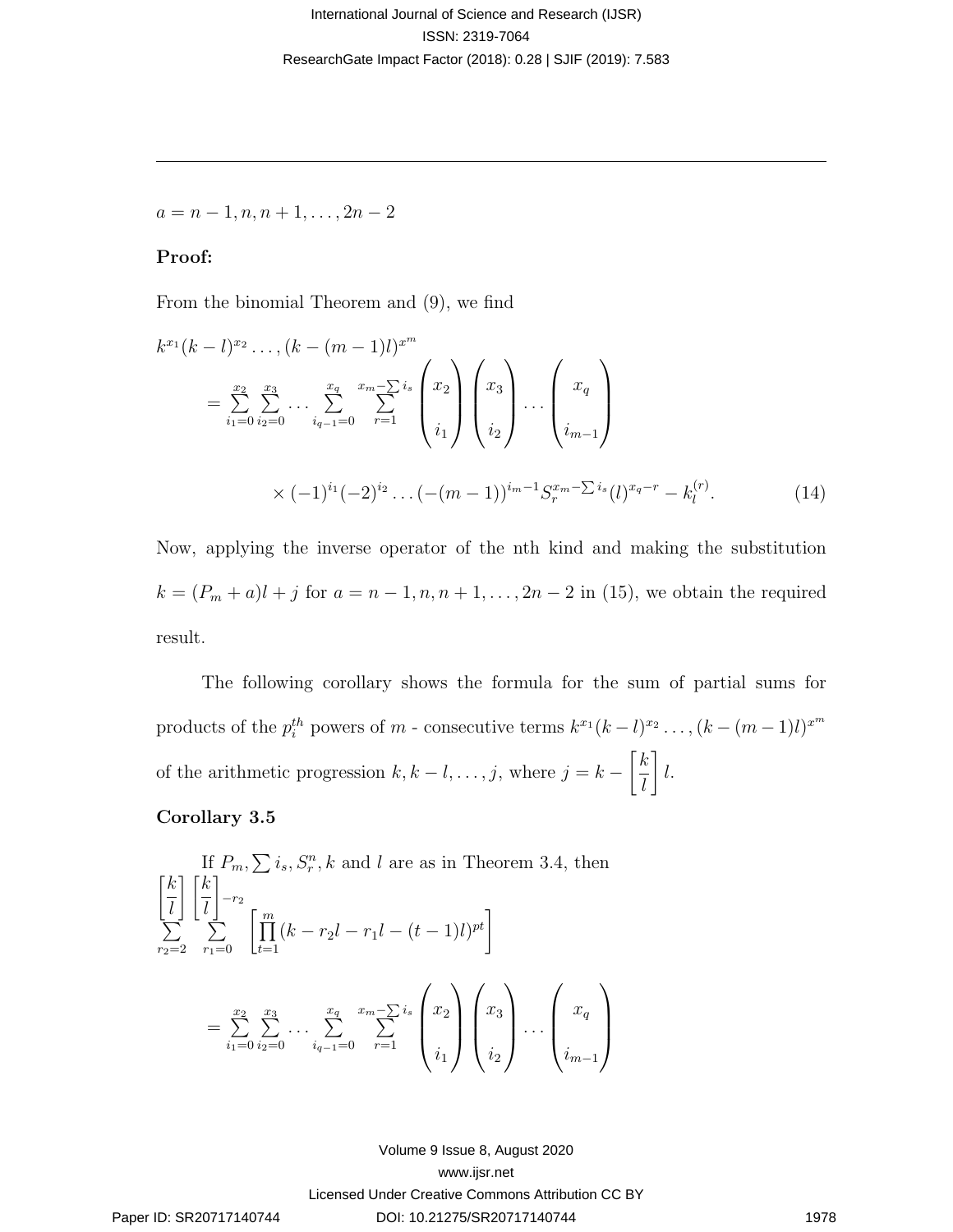$$
\times (-1)^{i_1} (-2)^{i_2} \dots (- (m-1))^{i_m-1} S_r^{x_m - \sum i_s} (l)^{x_q - (r+2)} \frac{k_l^{(r+2)}}{(r+1)(r+2)} + \frac{a_{1j}k}{l} + a_{0j},
$$
\n(15)

where  $a_{0j}$ ,  $a_{1j}$ , and  $a_{2j}$  are constants obtained by solving the two simultaneous equations obtained by substituting  $k = (p_m + a)l + j$ 

#### Proof:

The proof follows by putting  $n = 2$  in theorem 3.4

The following corollary putting  $n = 3$  in theorem 3.4

#### Corollary 3.6

If  $P_m, \sum i_s, S_r^n, kandl$  are as in theorem 3.4, then

lateralional of Science and Research (JJSR)  
\nISSN: 2319-7064  
\nResearchGate Impact Factor (2018): 0.28 [ SJIF (2019): 7.583  
\n
$$
\times (-1)^{i_1}(-2)^{i_2} \dots (- (m-1))^{i_m-1} S_r^{x_m-\sum i_r} (l)^{x_r-(r+2)} \frac{k_i^{(r+2)}}{(r+1)(r+2)} + \frac{a_{i_1}k}{l} + a_{0j},
$$
\nwhere  $a_{0j}$ ,  $a_{1j}$ , and  $a_{2j}$  are constants obtained by solving the two simultaneous  
\nequations obtained by substituting  $k = (p_m + a)l + j$   
\n**Proof:**  
\nThe proof follows by putting  $n = 2$  in theorem 3.4  
\nThe following corollary 3.6  
\nIf  $P_m$ ,  $\sum_{i_1, i_2, j_3, k}$ , *and* are as in theorem 3.4, then  
\n
$$
\left[\frac{k}{l}\right] \left[\frac{k}{l}\right]_{r=2}^{r=2} \sum_{r_1=0}^{r_2} \sum_{r_1=0}^{r_1} \frac{1}{l} \prod_{r=1}^{r_2-r_2} \sum_{r_1=1}^{r_2} \left(\frac{x_2}{r-1}\right) \prod_{r=1}^{r_1} (k-r_2l-r_1l - (t-1)l)^{st} \right]
$$
\n
$$
= \sum_{r_1=0}^{x_2} \sum_{r_2=1}^{x_1} \cdots \sum_{r_{r_1}=0}^{x_r} \prod_{r=1}^{r_1} \sum_{r=1}^{r_2-r_2} \left(\frac{x_2}{i_1}\right) \left(\frac{x_3}{i_2}\right) \cdots \left(\frac{x_{r_1}}{i_{m-1}}\right)
$$
\n
$$
\times (-1)^{i_1}(-2)^{i_2} \cdots (-(m-1))^{i_m-1} S_r^{x_m-\sum_{i}i} (l)^{x_m-(r-2)} \frac{k_i^{(r+3)}}{(r+1)(r+2)(r+3)} + \frac{a_{2j}k_j^2}{2!l^2} + \frac{a_{1j}k}{l} + a_{0j},
$$
\nwhere  $c_{0j}$ ,  $a_{1j}$ , and  $a_{2j}$  are

$$
+\frac{a_{2j}k_l^2}{2!l^2} + \frac{a_{1j}k}{l} + a_{0j},\tag{16}
$$

where  $c_{0j}$ ,  $a_{1j}$ , and  $a_{2j}$  are constants obtained by solving the two simultaneous equations obtained by substituting  $k = (p_m + a)l + j$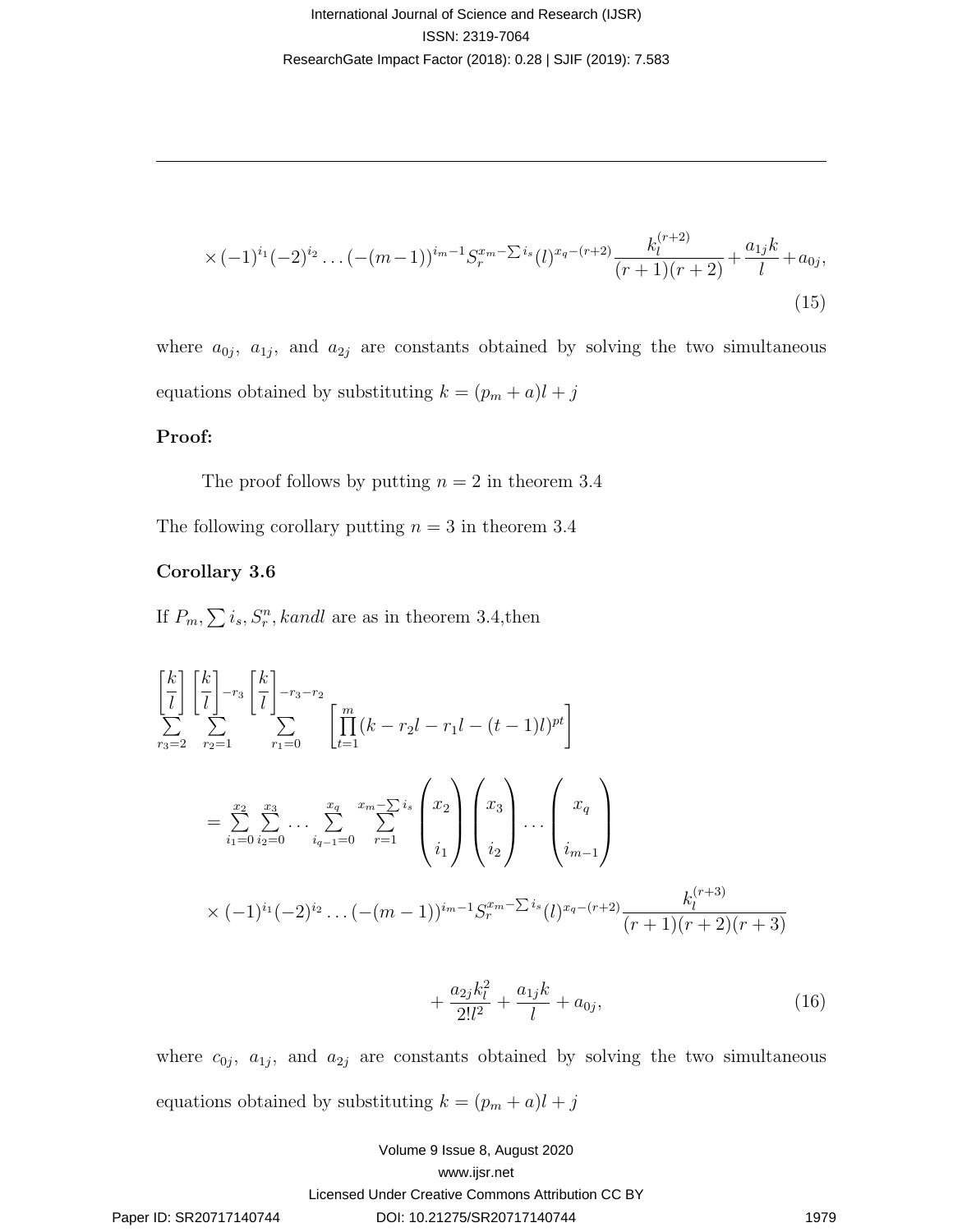## 4 Applications

In this section, we present some examples to illustrate the main results. The following example is an illustration of corollary 3.5.

#### Example 4.1

The sum of partial sums of products of first, second and third powers of three consecutive terms  $(k(k-l)^2(k-2l)^3)$  of A.P.  $k, k-l, \ldots, j$  where  $j = k \lceil k \rceil$ l 1 l is given by

 k l P t=2 k l −<sup>t</sup> P s=0 (k − tl − sl)(k − l − tl − sl) 2 (k − 2l − tl − sl) 3 = 1 56l 2 h k (8) <sup>l</sup> − (3l + j) (8) l i + 1 6l h k (7) <sup>l</sup> − (3l + j) (7) l i + 1 3 h k (6) <sup>l</sup> − (3l + j) (6) l i + l 10 h k (5) <sup>l</sup> − (3l + j) (5) l i + P 3 t=2 3 P−t s=0 (3l + j − tl − sl)(3l + j − l − tl − sl) 2 (3l + j − 2l − tl − sl) 3 × k − (3l + j) l P 5 s=1 (3l + j − sl)(2l + j − sl) 2 (l + j − sl) 3 − 1 56l 2 h (4l + j) (8) <sup>l</sup> − (3l + j) (8) l i + 1 6l h (4l + j) (7) <sup>l</sup> − (3l + j) (7) l i + 1 3 h (4l + j) (6) <sup>l</sup> − (3l + j) (6) l i + l 10 h (4l + j) (5) <sup>l</sup> − (3l + j) (5) l i Paper ID: SR20717140744 DOI: 10.21275/SR20717140744 1980 International Journal of Science and Research (IJSR) Licensed Under Creative Commons Attribution CC BY ISSN: 2319-7064 www.ijsr.net ResearchGate Impact Factor (2018): 0.28 | SJIF (2019): 7.583 Volume 9 Issue 8, August 2020

### Solution:

By taking  $x_1 = 1, x_2 = 2, x_3 = 3, n = 2, m = 3$  in corollary 3.5, we find

$$
\begin{bmatrix} k \\ \overline{l} \end{bmatrix} \begin{bmatrix} k \\ \overline{l} \end{bmatrix} - t
$$
\n
$$
\sum_{t=2}^{k} \sum_{s=0}^{k} (k - t \overline{l} - s \overline{l})(k - l - t \overline{l} - s \overline{l})^2 (k - 2l - t \overline{l} - s \overline{l})^3
$$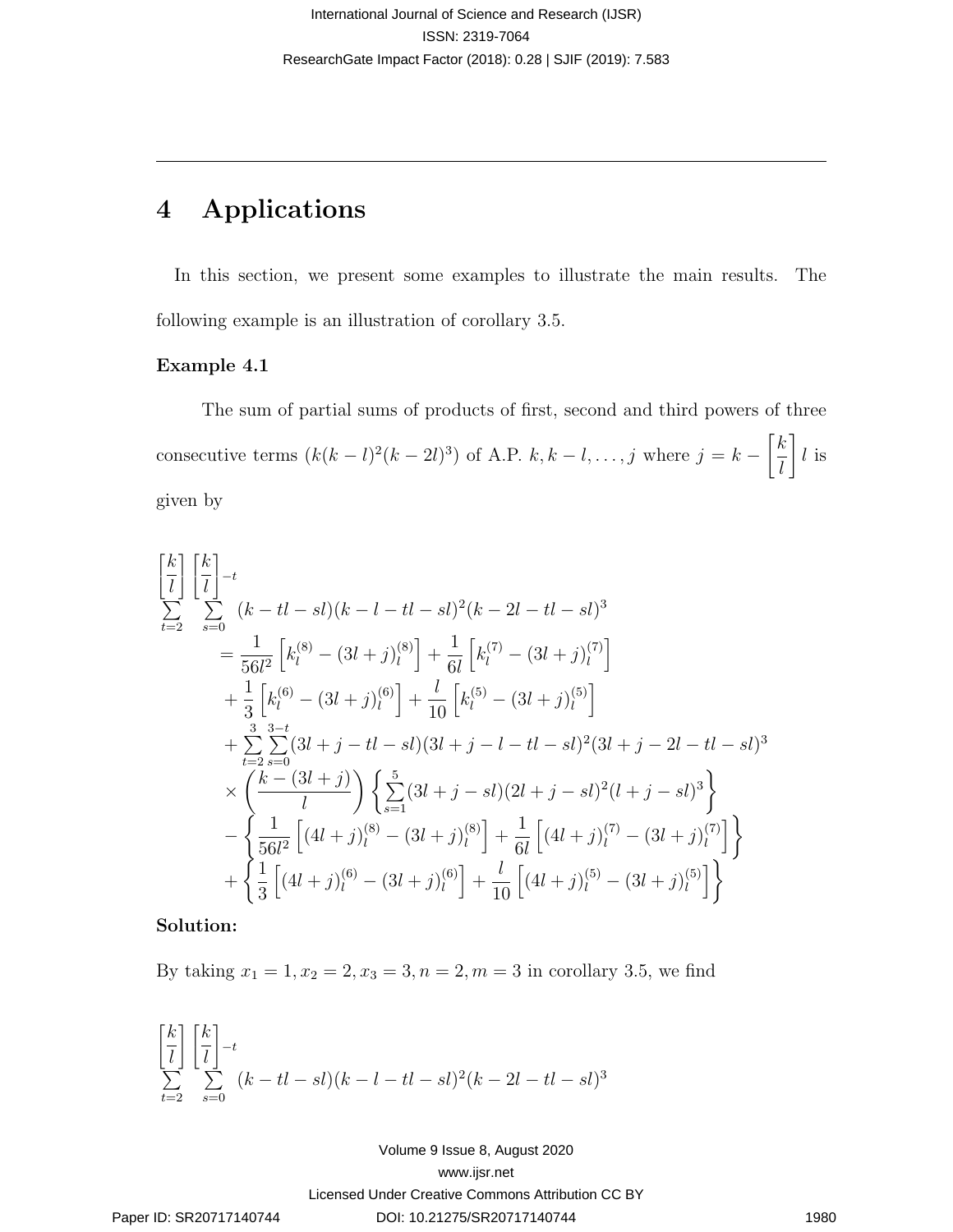$$
=\frac{k_l^{(8)}}{56l^2}+\frac{k_l^{(7)}}{6l}+\frac{k_l^{(6)}}{3}+\frac{lk_l^{(5)}}{10}a_{1j}\frac{k}{l}+a_{0j}\tag{17}
$$

lational Journal of Science and Research (JJSR)  
\n
$$
189N: 2319-7064
$$
\n
$$
189N: 2319-7064
$$
\n
$$
189N: 2319-7064
$$
\n
$$
189N: 2319-7064
$$
\n
$$
189N: 2319-7064
$$
\n
$$
189N: 2319-7064
$$
\n
$$
\frac{3}{2} \sum_{i=1}^{n} (3l+j-tl-s) (3l+j-1-tl-s)^2 (3l+j-2l-d-d-s)^3
$$
\n
$$
= \frac{(3l+j)^{(8)}}{56l^2} + \frac{(3l+j)^{(7)}}{6l} + \frac{(3l+j)^{(9)}}{3l} + \frac{(3l+j)^{(5)}}{10} a_{1j} \frac{3l+j}{l} + a_{0j} \quad (18)
$$
\n
$$
= \frac{(3l+j)^{(8)}}{56l^2} + \frac{(3l+j)^{(7)}}{6l} + \frac{(3l+j)^{(9)}}{3l} + \frac{(3l+j)^{(9)}}{10} a_{1j} \frac{3l+j}{l} + a_{0j} \quad (18)
$$
\n
$$
\frac{4}{k-2} \sum_{i=1}^{n} (4l+j-tl-s) (4l+j-1-tl-s)^2 (4l+j-2l-d-d-s)^3
$$
\n
$$
= \frac{(4l+j)^{(6)}}{56l^2} + \frac{(4l+j)^{(7)}}{6l} + \frac{(4l+j)^{(9)}}{3l} + \frac{(4l+j)^{(9)}}{10} a_{1j} \frac{4l+j}{l} + a_{0j} \quad (19)
$$
\nHence,  $a_{0j}$  and  $a_{1j}$  are obtained by solving (18) and (19). Now the proof follows by substituting the values of  $a_{0j}$  and  $a_{1j}$  in (17).  
\n
$$
a_{0j} = 0, a_{1j} = 0
$$
\nIn particular, taking  $k = 20$  and  $l = 4$ , we obtain\n
$$
\sum_{i=2}^{n} \sum_{s=0}^{n-1} (20 - tl-s) (20 - l - tl-s)^2 (20 - 2l - tl-s)^3
$$
\n

$$
=\frac{(4l+j)_{l}^{(8)}}{56l^{2}}+\frac{(4l+j)_{l}^{(7)}}{6l}+\frac{(4l+j)_{l}^{(6)}}{3}+\frac{l(4l+j)_{l}^{(5)}}{10}a_{1j}\frac{4l+j}{l}+a_{0j} \tag{19}
$$

Hence,  $a_{0j}$  and  $a_{1j}$  are obtained by solving (18) and (19). Now the proof follows by substituting the values of  $a_{0j}$  and  $a_{1j}$  in (17).

$$
a_{0j} = 0, \, a_{1j} = 0
$$

In particular, taking  $k = 20$  and  $l = 4$ , we obtain  $\sum_{ }^{5}$  $t=2$  $\sum_{ }^{5-t}$  $s=0$  $(20 - tl - sl)(20 - l - tl - sl)^2(20 - 2l - tl - sl)^3$ 

$$
= [(12)(8)^2(4)^3] = 49152
$$

$$
= \frac{20_l^{(8)}}{56l^2} + \frac{20_l^{(7)}}{6l} + \frac{20_l^{(6)}}{3} + \frac{20l_l^{(5)}}{10}a_{1j}\frac{20}{l} + a_{0j}
$$

$$
= \frac{4}{10} [20(16)(12)(8)(4)] = 49152
$$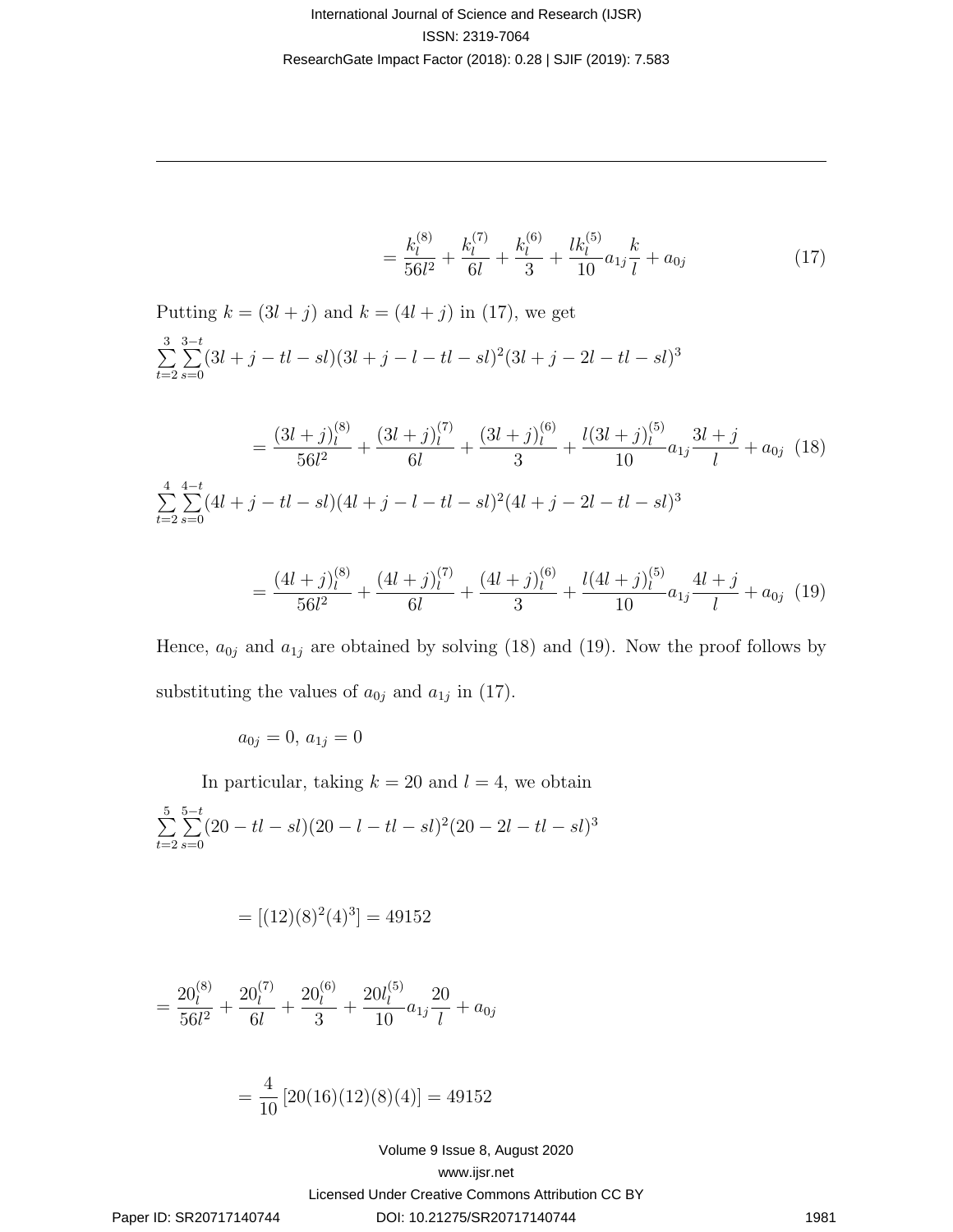## 5 References

[1] R. P Agarwal, Difference Equations and Inequalities, Marcel Dekker, New York, 2000.

[2] M. Maria Susai Manuel, G. Britto Antony Xavier, E. Thandapani, Theory of generalized difference operator and its applications, Far East J. Math. Sci. 20(2) (2006), 163171.

[3] M. Maria Susai Manuel, G. Britto Antony Xavier, E. Thandapani, Qualitative properties of solutions of certain class of difference equations, Far East J. Math. Sci. 23 (3) (2006), 295304.

[4] M. Maria Susai Manuel, G. Britto Antony Xavier, E. Thandapani, Generalized Bernoulli polynomials through weighted pochhammer symbols, Far East J. Appl. Math. 26 (3) (2007), 321333.

[5] M. Maria Susai Manuel, A. George Maria Selvam, G. Britto Antony Xavier, Rotatory and boundedness of solutions of certain class of difference equations, Int. J. Pure Appl. Math. 33(3) (2006), 333343. Forestrow American States<br>and Section 1988 2014-706<br>
Remeabilishe impact factor (2018, 028) 2014-706<br>
Remeabilishe impact factor (2018, 028) 2017-706<br>
(P. R. P. Agorwal, Difference Equations and Inequalities, Marcel Dekke

[6] M. Maria Susai Manuel, G. Britto Antony Xavier, Recessive, dominant and spiral behaviours of solutions of certain class of generalized difference equations, Int. J. Differ. Equ. Appl. 10(4) (2007), 423433.

[7] M. Maria Susai Manuel, G. Britto Antony Xavier, V. Chandrasekar, Generalized difference operator of the second kind and its application to number